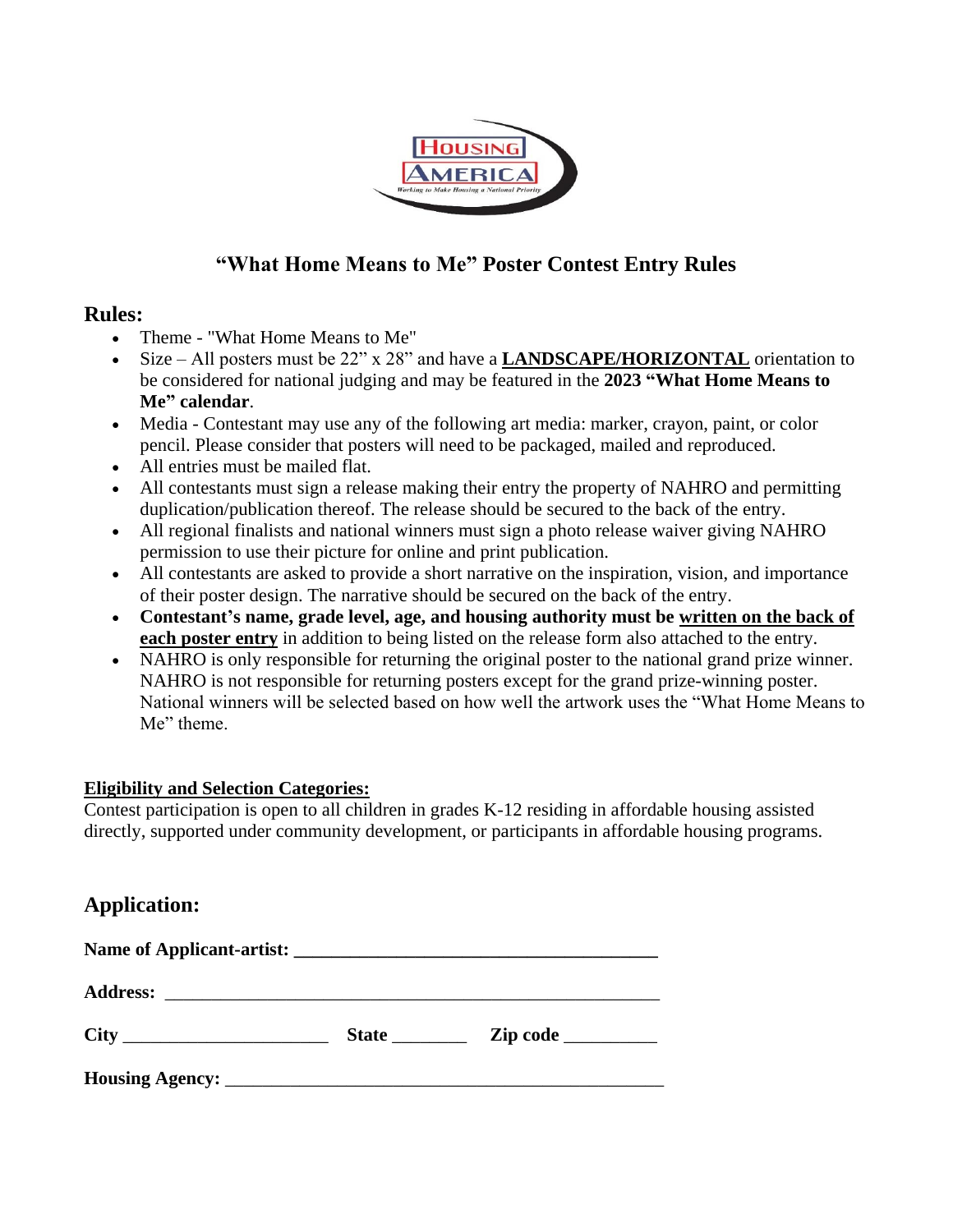**Age category:** Elementary: K-5<sup>th</sup> (\_\_) Middle:  $6<sup>th</sup>-8<sup>th</sup>$  (\_\_) High:  $9<sup>th</sup>$  -12<sup>th</sup> (\_\_)

| <b>Applicant's Age:</b> |  |
|-------------------------|--|
|-------------------------|--|

#### **Name of Parent or Guardian:** \_\_\_\_\_\_\_\_\_\_\_\_\_\_\_\_\_\_\_\_\_\_\_\_\_\_\_\_\_\_\_\_\_\_\_\_\_

(Required if applicant is under 18 years of age)

#### **Conditions of submission:**

Applicant and parent or guardian understand and agree that upon submission of the applicant's poster, the poster will become the sole property of the National Association of Housing and Redevelopment Officials (NAHRO). NAHRO shall have exclusive and full rights to copy, reproduce and distribute the poster in connection with its poster calendar and may retain the original of any poster. Applicant, and parent or guardian for and on behalf of applicant, hereby release and discharge NAHRO and any and all Regional Councils, State Chapters or other affiliates of NAHRO from any and all liabilities, claims, suits, or actions, including without limitation any claim to payment of compensation, in connection with NAHRO's possession, use, copying, reproduction, and/or distribution of the applicant's poster.

By signing this application below, applicant, and any parent or legal guardian signing on applicant's behalf, hereby indicate agreement to the conditions stated above. Any person signing as guardian further represents that he or she is fully and lawfully empowered to act as guardian for the applicant.

**Signature of Applicant:** 

**Signature of Parent Guardian:** 

**Local Housing Agency Contest Representative Contact Information**  *(To be completed by local housing office)*

Name: \_\_\_\_\_\_\_\_\_\_\_\_\_\_\_\_\_\_\_\_\_\_\_\_\_\_\_\_\_\_\_\_\_\_\_\_\_\_\_\_\_\_\_\_\_\_\_\_\_\_\_\_\_\_\_\_

Email: \_\_\_\_\_\_\_\_\_\_\_\_\_\_\_\_\_\_\_\_\_\_\_\_\_\_\_\_\_\_\_\_\_\_\_\_\_\_\_\_\_\_\_\_\_\_\_\_\_\_\_\_\_\_\_\_

Phone: \_\_\_\_\_\_\_\_\_\_\_\_\_\_\_\_\_\_\_\_\_\_\_\_\_\_\_\_\_\_\_\_\_\_\_\_\_\_\_\_\_\_\_\_\_\_\_\_\_\_\_\_\_\_\_\_

**Short Narrative:**

**"What Home Means to Me"**

Please write a short paragraph (100 words or less) explaining your poster.